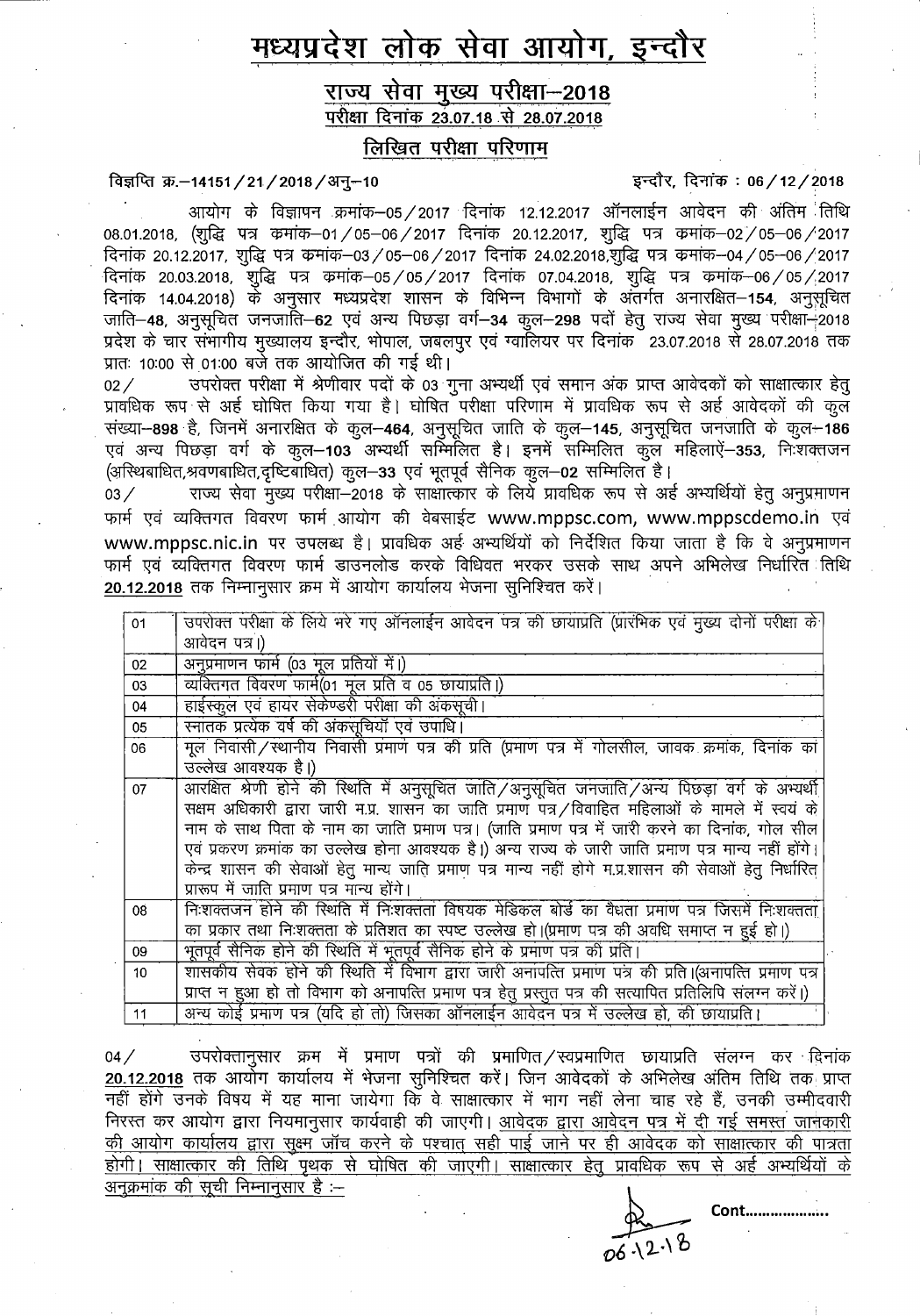### MADHYA PRADESH PUBLIC SERVICE COMMISSION STATE SERVICE MAIN EXAM 2018

ROLL NO WISE LIST OF CANDIDATES ELIGIBLE FOR INTERVIEW PAGE:1

| S.NO. | ROLLNO           |      | S.NO. ROLLNO | S.NO. ROLLNO |      | S.NO. ROLLNO | S.NO. | <b>ROLLNO</b> |
|-------|------------------|------|--------------|--------------|------|--------------|-------|---------------|
|       | 1. 100015        |      | $-2.100020$  | 3. 100026    |      | 4. 100029    |       | 5. 100032     |
|       | 6.100038         |      | 7. 100042    | 8. 100048    |      | 9. 100050    |       | 10.100051     |
|       | 11. 100060       |      | 12. 100063   | 13. 100069   |      | 14. 100072   |       | 15. 100073    |
|       | 16. 100074       |      | 17. 100079   | 18. 100080   |      | 19. 100105   |       | 20. 100106    |
|       | 21. 100119       |      | 22. 100120   | 23. 100128   |      | 24. 100133   |       | 25. 100138    |
|       | 26. 100144       |      | 27. 100148   | 28. 100155   |      | 29. 100157   |       | 30. 100162    |
|       | 31. 100167       |      | 32. 100170   | 33. 100171   |      | 34. 100173   |       | 35. 100181    |
|       | 36. 100185       |      | 37. 100186   | 38. 100188   | 39.  | 100189       |       | 40. 100193    |
|       | 41. 100199       |      | 42. 100200   | 43. 100201   |      | 44. 100204   |       | 45. 100208    |
|       | 46. 100212       |      | 47. 100214   | 48. 100217   |      | 49. 100227   |       | 50. 100228    |
|       | 51. 100232       |      | 52. 100233   | 53. 100238   |      | 54. 100239   |       | 55. 100251    |
|       | 56. 100260       |      | 57. 100277   | 58. 100278   |      | 59. 100281   |       | 60. 100284    |
|       | 61. 100294       |      | 62. 100298   | 63. 100299   |      | 64. 100303   |       | 65. 100313    |
|       |                  |      |              |              |      |              |       |               |
|       | 66. 100317       |      | 67. 100328   | 68. 100331   |      | 69. 100332   |       | 70. 100333    |
|       | 71. 100334       |      | 72. 100337   | 73. 100342   |      | 74. 100345   |       | 75. 100350    |
|       | 76. 100351       |      | 77. 100358   | 78. 100366   |      | 79. 100368   |       | 80. 100371    |
|       | 81. 100374       |      | 82. 100380   | 83. 100383   | 84.  | 100388       |       | 85. 100391    |
|       | 86. 100398       |      | 87. 100402   | 88. 100407   |      | 89. 100415   |       | 90. 100420    |
|       | 91. 100422       |      | 92. 100432   | 93. 100433   |      | 94. 100434   |       | 95. 100436    |
|       | 96. 100442       |      | 97. 100445   | 98. 100447   | 99.  | 100454       |       | 100. 100459   |
| 101.  | 100463           | 102. | 100471       | 103. 100473  | 104. | 100477       |       | 105. 100481   |
|       | 106. 100485      | 107. | 100486       | 108. 100497  |      | 109. 100507  |       | 110. 100514   |
| 111.  | 100516           |      | 112. 100521  | 113. 100528  | 114. | 100529       |       | 115. 100532   |
|       | 116. 100533      |      | 117. 100543  | 118. 100550  |      | 119. 100551  |       | 120. 100561   |
| 121.  | 100565           |      | 122. 100566  | 123. 100567  | 124. | 100571       |       | 125. 100580   |
|       | 126. 100586      |      | 127. 100588  | 128. 100591  |      | 129. 100593  |       | 130. 100595   |
| 131.  | 100597           |      | 132. 100599  | 133. 100606  | 134. | 100607       |       | 135. 100610   |
|       | 136. 100612      |      | 137. 100613  | 138. 100616  |      | 139. 100618  |       | 140. 100620   |
|       | 141. 100622      |      | 142. 100625  | 143. 100627  | 144. | 100628       |       | 145. 100631   |
|       | 146. 100634      |      | 147. 100635  | 148. 100637  | 149. | 100642       |       | 150. 100644   |
| 151.  | 100645           | 152. | 100648       | 153. 100656  |      | 154. 100660  |       | 155. 100665   |
| 156.  | 100675           |      | 157. 100677  | 158. 100681  | 159. | 100688       |       | 160. 100694   |
| 161.  | 100695           |      | 162. 100704  | 163. 100706. | 164. | 100708       |       | 165. 100712   |
| 166.  | 100719           | 167. | 100732       | 168. 100740  | 169. | 100755       |       | 170. 100759   |
| 171.  | 100761           | 172. | 100767       | 173. 100773  | 174. | 100774       |       | 175. 100781   |
| 176.  | 100782           | 177. | 100788       | 178. 100790  |      | 179. 100793  |       |               |
| 181.  |                  | 182. |              |              |      |              |       | 180. 100794   |
|       | 100796<br>100812 |      | 100803       | 183. 100804  |      | 184. 100810  |       | 185. 100811   |
| 186.  |                  | 187. | 100816       | 188. 100832  |      | 189. 100837  |       | 190. 100838   |
| 191.  | 100849           | 192. | 100851       | 193. 100852  |      | 194. 100859  |       | 195, 100860   |
|       | 196. 100877      |      | 197. 100880  | 198. 100885  |      | 199. 100887  |       | 200. 100889   |
|       | 201. 100890      |      | 202. 100897  | 203. 100899  |      | 204. 100908  |       | 205. 100910   |
|       | 206. 100918      |      | 207. 100930  | 208. 100931  |      | 209. 100933  |       | 210. 100940   |
|       | 211. 100945      |      | 212. 100947  | 213. 100963  |      | 214. 100968  |       | 215. 100970   |
|       | 216. 100971      |      | 217. 100973  | 218. 100983  |      | 219. 100985  |       | 220. 100989   |
|       | 221. 100993      |      | 222. 100997  | 223. 101000  |      | 224. 101010  |       | 225. 101011   |
|       | 226. 101021      |      | 227. 101022  | 228. 101028  |      | 229. 101033  |       | 230. 101036   |
|       | 231. 101042      |      | 232. 101045  | 233, 101048  |      | 234. 101052  |       | 235. 101053   |
|       | 236. 101060      |      | 237. 101062  | 238. 101077  |      | 239. 101095  |       | 240. 101099   |
|       | 241. 101104      |      | 242. 101107  | 243. 101128  |      | 244. 101130  |       | 245. 101132   |
|       | 246. 101135      |      | 247. 101138  | 248. 101140  |      | 249. 101147  |       | 250. 101151   |
|       | 251. 101166      |      | 252. 101172  | 253. 101179  |      | 254. 101195  |       | 255. 101199   |
|       | 256. 101213      |      | 257. 101219  | 258. 101245  |      | 259. 101252  |       | 260. 101259   |
|       | 261. 101262      |      | 262. 101275  | 263. 101276  |      | 264. 101278  |       | 265. 101290   |
|       | 266. 101292      |      | 267. 101293  | 268. 101295  |      | 269. 101296  |       | 270. 101301   |
|       | 271. 101315      |      | 272. 101323  | 273. 101333  |      | 274. 101335  |       | 275. 101343   |
|       | 276. 101344      |      | 277. 101356  | 278. 101358  |      | 279. 101360  |       | 280. 101364   |
|       |                  |      |              |              |      |              |       |               |

'\h $\bm{b}$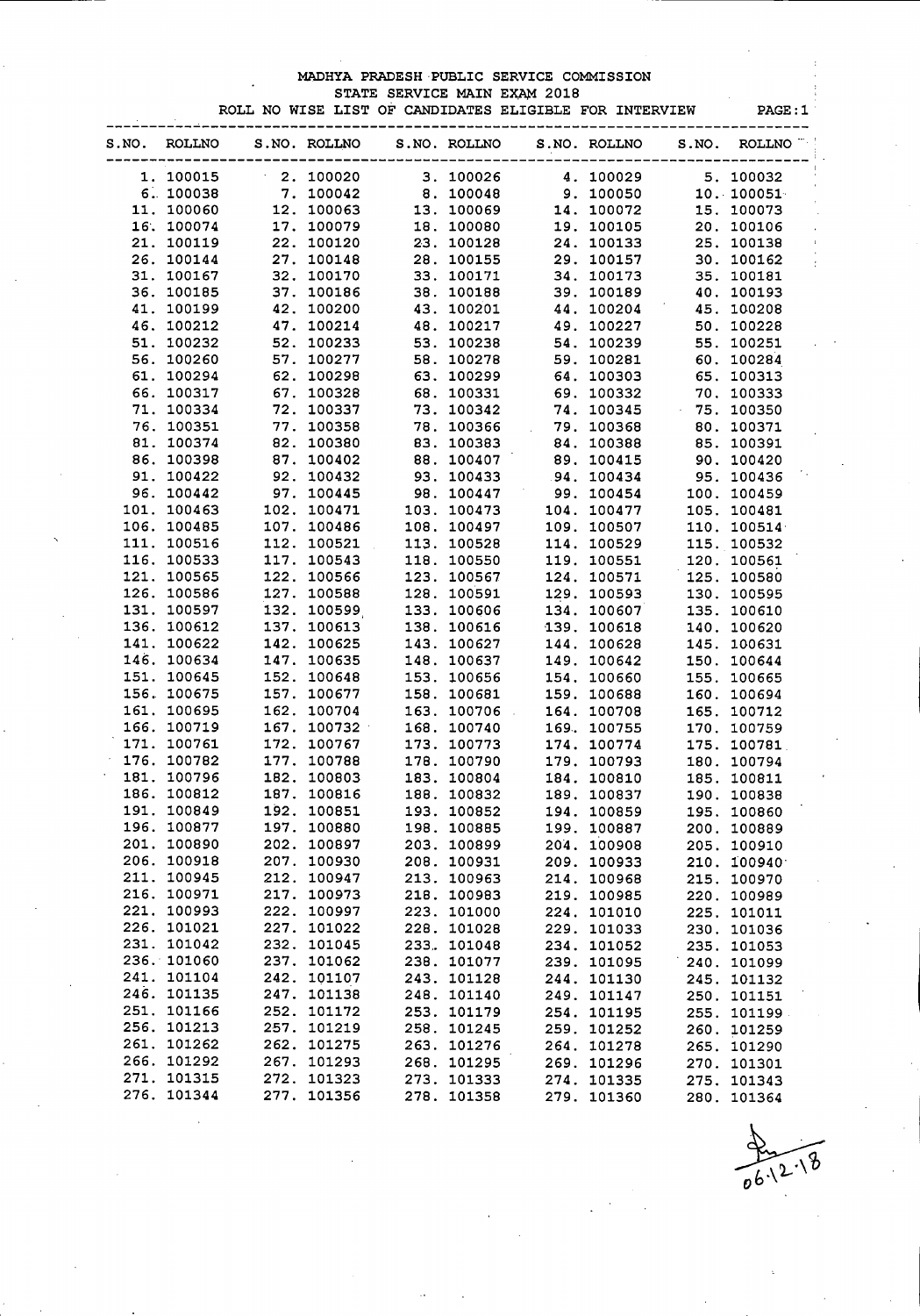### MADHYA PRADESH PUBLIC SERVICE COMMISSION STATE SERVICE MAIN EXAM 2018

|       |                            |             |              |  |              | ROLL NO WISE LIST OF CANDIDATES ELIGIBLE FOR INTERVIEW                                                                                                                                                                                              |             |       | PAGE:2        |  |
|-------|----------------------------|-------------|--------------|--|--------------|-----------------------------------------------------------------------------------------------------------------------------------------------------------------------------------------------------------------------------------------------------|-------------|-------|---------------|--|
| S.NO. | <b>ROLLNO</b>              |             | S.NO. ROLLNO |  | S.NO. ROLLNO | S.NO. ROLLNO                                                                                                                                                                                                                                        |             | S.NO. | <b>ROLLNO</b> |  |
|       | 281. 101370                | 282. 101383 |              |  | 283. 101390  | 284.101399<br>281. 101370<br>286. 101402 287. 101383 283. 101390 284. 101399 286. 101412<br>287. 101443 227. 101405 288. 101411 289. 101419 299. 101420<br>297. 101430 227. 101465 228. 101465 229. 101448 299. 101449 299. 101472<br>297. 101487 2 |             |       | 285. 101400   |  |
|       | 286. 101402                | 287. 101405 |              |  |              | 288. 101411 289. 101419 290. 101420                                                                                                                                                                                                                 |             |       |               |  |
|       |                            |             |              |  |              |                                                                                                                                                                                                                                                     |             |       |               |  |
|       |                            |             |              |  |              |                                                                                                                                                                                                                                                     |             |       |               |  |
|       |                            |             |              |  |              |                                                                                                                                                                                                                                                     |             |       |               |  |
|       |                            |             |              |  |              |                                                                                                                                                                                                                                                     |             |       |               |  |
|       |                            |             |              |  |              |                                                                                                                                                                                                                                                     |             |       |               |  |
|       |                            |             |              |  |              |                                                                                                                                                                                                                                                     |             |       |               |  |
|       |                            |             |              |  |              |                                                                                                                                                                                                                                                     |             |       |               |  |
|       |                            |             |              |  |              |                                                                                                                                                                                                                                                     |             |       |               |  |
|       |                            |             |              |  |              |                                                                                                                                                                                                                                                     |             |       |               |  |
|       |                            |             |              |  |              |                                                                                                                                                                                                                                                     |             |       |               |  |
|       |                            |             |              |  |              |                                                                                                                                                                                                                                                     |             |       |               |  |
|       |                            |             |              |  |              |                                                                                                                                                                                                                                                     |             |       |               |  |
|       |                            |             |              |  |              |                                                                                                                                                                                                                                                     |             |       |               |  |
|       |                            |             |              |  |              |                                                                                                                                                                                                                                                     |             |       |               |  |
|       |                            |             |              |  |              |                                                                                                                                                                                                                                                     |             |       |               |  |
|       |                            |             |              |  |              |                                                                                                                                                                                                                                                     |             |       |               |  |
|       |                            |             |              |  |              |                                                                                                                                                                                                                                                     |             |       |               |  |
|       |                            |             |              |  |              |                                                                                                                                                                                                                                                     |             |       |               |  |
|       |                            |             |              |  |              |                                                                                                                                                                                                                                                     |             |       |               |  |
|       |                            |             |              |  |              |                                                                                                                                                                                                                                                     |             |       |               |  |
|       |                            |             |              |  |              |                                                                                                                                                                                                                                                     |             |       |               |  |
|       |                            |             |              |  |              |                                                                                                                                                                                                                                                     |             |       |               |  |
|       |                            |             |              |  |              |                                                                                                                                                                                                                                                     |             |       |               |  |
|       |                            |             |              |  |              |                                                                                                                                                                                                                                                     |             |       |               |  |
|       |                            |             |              |  |              |                                                                                                                                                                                                                                                     |             |       |               |  |
|       |                            |             |              |  |              |                                                                                                                                                                                                                                                     |             |       |               |  |
|       |                            |             |              |  |              |                                                                                                                                                                                                                                                     |             |       |               |  |
|       |                            |             |              |  |              |                                                                                                                                                                                                                                                     |             |       |               |  |
|       |                            |             |              |  |              |                                                                                                                                                                                                                                                     |             |       |               |  |
|       |                            |             |              |  |              |                                                                                                                                                                                                                                                     |             |       |               |  |
|       |                            |             |              |  |              |                                                                                                                                                                                                                                                     |             |       |               |  |
|       |                            |             |              |  |              |                                                                                                                                                                                                                                                     |             |       |               |  |
|       |                            |             |              |  |              |                                                                                                                                                                                                                                                     |             |       |               |  |
|       |                            |             |              |  |              |                                                                                                                                                                                                                                                     |             |       |               |  |
|       |                            |             |              |  |              |                                                                                                                                                                                                                                                     |             |       |               |  |
|       |                            |             |              |  |              |                                                                                                                                                                                                                                                     |             |       |               |  |
|       | 471. 102349                |             | 472. 102354  |  | 473. 102358  |                                                                                                                                                                                                                                                     | 474. 102360 |       | 475. 102363   |  |
|       | 476. 102367                |             | 477. 102373  |  | 478. 102374  |                                                                                                                                                                                                                                                     | 479. 102377 |       | 480. 102380   |  |
|       | 481. 102383                |             | 482. 102385  |  | 483. 102386  |                                                                                                                                                                                                                                                     | 484. 102394 |       | 485. 102397   |  |
|       | 486. 102401                |             | 487. 102413  |  | 488. 102414  |                                                                                                                                                                                                                                                     | 489. 102421 |       | 490. 102435   |  |
|       | 491. 102439                |             | 492. 102444  |  | 493. 102448  |                                                                                                                                                                                                                                                     | 494. 102450 |       | 495. 102456   |  |
|       | 496. 102457                |             | 497. 102458  |  | 498. 102472  |                                                                                                                                                                                                                                                     | 499. 102482 |       | 500. 102485   |  |
|       | 501. 102486                |             | 502. 102487  |  | 503. 102492  |                                                                                                                                                                                                                                                     | 504. 102499 |       | 505. 102509   |  |
|       | 506. 102515                |             | 507. 102524  |  | 508. 102526  |                                                                                                                                                                                                                                                     | 509. 102527 |       | 510. 102528   |  |
|       | 511. 102529                |             | 512. 102530  |  | 513. 102531  |                                                                                                                                                                                                                                                     | 514. 102533 |       | 515. 102534   |  |
|       | 516. 102542                |             | 517. 102546  |  | 518. 102556  |                                                                                                                                                                                                                                                     | 519. 102569 |       | 520. 102574   |  |
|       | 521. 102588<br>526. 102617 |             | 522. 102596  |  | 523. 102599  |                                                                                                                                                                                                                                                     | 524. 102600 |       | 525. 102601   |  |
|       |                            |             | 527. 102620  |  | 528.102642   |                                                                                                                                                                                                                                                     | 529. 102651 |       | 530. 102652   |  |
|       | 531. 102664<br>536. 102692 |             | 532. 102665  |  | 533. 102674  |                                                                                                                                                                                                                                                     | 534. 102683 |       | 535. 102691   |  |
|       |                            |             | 537. 102705  |  | 538. 102712  |                                                                                                                                                                                                                                                     | 539. 102715 |       | 540. 102718   |  |
|       | 541. 102719                |             | 542. 102729  |  | 543. 102731  |                                                                                                                                                                                                                                                     | 544. 102744 |       | 545. 102756   |  |
|       | 546. 102776                |             | 547. 102787  |  | 548. 102796  |                                                                                                                                                                                                                                                     | 549. 102801 |       | 550. 102817   |  |
|       | 551. 102818                |             | 552. 102827  |  | 553. 102829  |                                                                                                                                                                                                                                                     | 554. 102836 |       | 555. 102839   |  |
|       | 556. 102845                |             | 557. 102847  |  | 558. 102850  |                                                                                                                                                                                                                                                     | 559. 102853 |       | 560. 102858   |  |

 $06.12.18$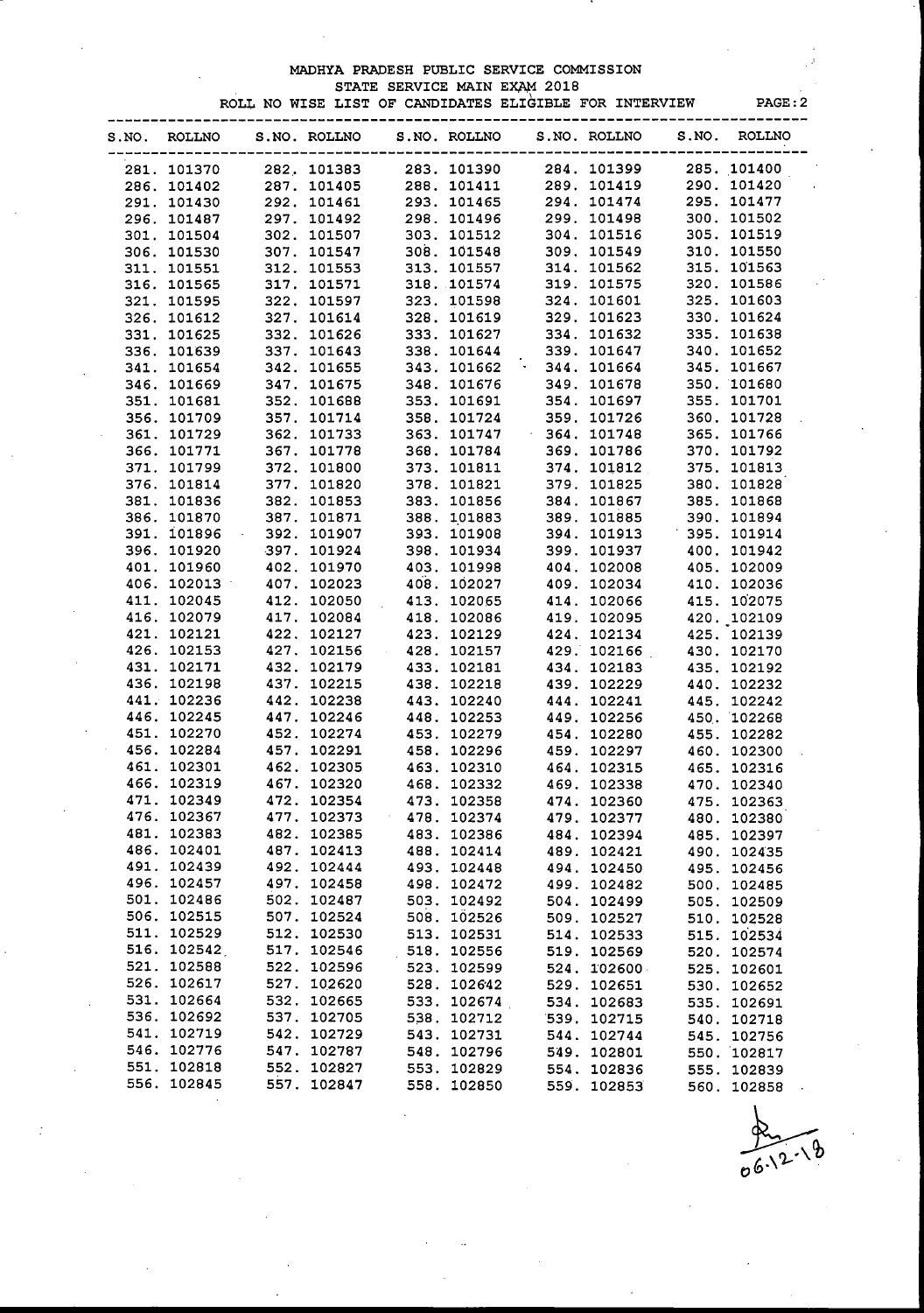#### MADHYA PRADESH PUBLIC SERVICE COMMISSION STATE SERVICE MAIN EXAM 2018 ROLL NO WISE LIST OF CANDIDATES ELIGIBLE FOR INTERVIEW PAGE:3

| S.NO. ROLLNO               |                                                     |                            | S.NO. ROLLNO S.NO. ROLLNO                                                                                                                                |             |                                                                                                          | S.NO. ROLLNO               | S.NO.                                           | <b>ROLLNO</b> |
|----------------------------|-----------------------------------------------------|----------------------------|----------------------------------------------------------------------------------------------------------------------------------------------------------|-------------|----------------------------------------------------------------------------------------------------------|----------------------------|-------------------------------------------------|---------------|
| 561. 102859                | $-562.102861$                                       |                            |                                                                                                                                                          |             | 563. 102878 564. 102889                                                                                  |                            |                                                 | 565. 102891   |
| 566. 102899                | 567. 102901                                         |                            |                                                                                                                                                          |             | 568.102910 569.102918                                                                                    |                            |                                                 | 570. 102919   |
| 571. 102920                |                                                     | 572. 102921                |                                                                                                                                                          |             |                                                                                                          |                            |                                                 | 575. 102930   |
| 576. 102931                | 572. 102921<br>577. 102941<br>582. 102998           |                            |                                                                                                                                                          |             | 573. 102923 574. 102929<br>578. 102942 579. 102944                                                       |                            |                                                 | 580. 102989   |
| 581. 102994                |                                                     |                            |                                                                                                                                                          |             | 583. 103000 584. 103003                                                                                  |                            |                                                 | 585. 103006   |
| 586. 103009                |                                                     |                            |                                                                                                                                                          |             |                                                                                                          |                            |                                                 | 590. 103026   |
| 591. 103027                |                                                     |                            | 587. 103011 588. 103020 589. 103025<br>592. 103029 593. 103030 594. 103039<br>597. 103046 598. 103048 599. 103050<br>602. 103087 603. 103100 604. 103104 |             |                                                                                                          |                            |                                                 | 595. 103041   |
| 596. 103042                |                                                     |                            |                                                                                                                                                          |             |                                                                                                          |                            |                                                 | 600. 103060   |
| 601. 103072                |                                                     |                            |                                                                                                                                                          |             |                                                                                                          |                            |                                                 | 605. 103106   |
| 606. 103122                | 607. 103123                                         |                            | 608.103134 609.103135                                                                                                                                    |             |                                                                                                          |                            |                                                 | 610. 103136   |
| 611. 103146                | 612. 103157                                         |                            | 612. 103157 613. 103159 614. 103165<br>617. 103176 618. 103193 619. 103197<br>622. 103203 623. 103207 624. 103210<br>627. 103241 628. 103252 629. 103254 |             |                                                                                                          |                            |                                                 | 615. 103166   |
| 616. 103171                |                                                     |                            |                                                                                                                                                          |             |                                                                                                          |                            | 620. 103198<br>625. 103215                      |               |
| 621. 103199                |                                                     |                            |                                                                                                                                                          |             |                                                                                                          |                            |                                                 |               |
| 626. 103224                |                                                     |                            |                                                                                                                                                          |             |                                                                                                          |                            | 630. 103255                                     |               |
| 631. 103257                |                                                     |                            |                                                                                                                                                          |             |                                                                                                          |                            | 632. 103265 633. 103270 634. 103276 635. 103285 |               |
| 636. 103286                | 637. 103291                                         |                            |                                                                                                                                                          |             |                                                                                                          |                            |                                                 | 640. 103307   |
| 641. 103312                |                                                     |                            |                                                                                                                                                          |             |                                                                                                          |                            |                                                 | 645. 103343   |
| 646. 103344                | 637. 103291<br>642. 103331<br>647. 103355           |                            |                                                                                                                                                          |             | 638. 103293 639. 103300<br>643. 103338 644. 103340<br>648. 103361 649. 103363                            |                            |                                                 | 650. 103372   |
| 651. 103382                | 652.103397                                          |                            |                                                                                                                                                          |             | 653.103406 654.103431                                                                                    |                            |                                                 | 655. 103436   |
| 656. 103445                | 657.103452                                          |                            |                                                                                                                                                          |             | 658.103467 659.103472                                                                                    |                            |                                                 | 660. 103478   |
| 661. 103481                |                                                     |                            |                                                                                                                                                          |             |                                                                                                          |                            |                                                 | 665. 103499   |
| 666. 103501                | 662. 103485<br>667. 103504<br>672. 103535<br>100502 |                            |                                                                                                                                                          |             |                                                                                                          |                            |                                                 | 670. 103514   |
| 671. 103517                |                                                     |                            |                                                                                                                                                          |             |                                                                                                          |                            |                                                 | 675. 103568   |
| 676. 103570                |                                                     | 677. 103592                |                                                                                                                                                          |             |                                                                                                          |                            |                                                 | 680. 103632   |
| 681. 103635                |                                                     | 682. 103637                |                                                                                                                                                          |             |                                                                                                          |                            |                                                 | 685. 103647   |
| 686. 103648                |                                                     |                            |                                                                                                                                                          |             | 683. 103640 684. 103642<br>688. 103659 689. 103662<br>693. 103717 694. 103729<br>698. 103760 699. 103762 |                            |                                                 | 690. 103673   |
| 691. 103696                | -دودنا 687.<br>692. 103707<br>103752                |                            |                                                                                                                                                          |             |                                                                                                          |                            |                                                 | 695. 103744   |
| 696. 103745                | 697. 103752                                         |                            |                                                                                                                                                          |             |                                                                                                          |                            |                                                 | 700. 103766   |
| 701. 103769                |                                                     | 702. 103780                |                                                                                                                                                          |             | 703. 103787 704. 103789                                                                                  |                            |                                                 | 705. 103794   |
| 706. 103800                |                                                     | 707. 103802                |                                                                                                                                                          |             | 708. 103815 709. 103817                                                                                  |                            |                                                 | 710. 103818   |
| 711. 103832                |                                                     | 712. 103834                |                                                                                                                                                          |             |                                                                                                          |                            |                                                 | 715. 103852   |
| 716. 103866                |                                                     | 717. 103873                |                                                                                                                                                          |             | 113. 103837<br>118. 103874<br>119. 103892<br>123. 103899<br>124. 103902                                  |                            |                                                 | 720. 103887   |
| 721. 103891                |                                                     | 722.103895                 |                                                                                                                                                          |             |                                                                                                          |                            |                                                 | 725. 103903   |
| 726. 103907                |                                                     | 727. 103911                |                                                                                                                                                          |             | 728.103919 729.103920                                                                                    |                            |                                                 | 730. 103922   |
| $-731.103926$              |                                                     | 732. 103929                |                                                                                                                                                          |             |                                                                                                          |                            |                                                 | 735. 103942   |
| 736. 103945                | 732. 103929<br>737. 103953<br>742. 103982           |                            |                                                                                                                                                          |             |                                                                                                          |                            |                                                 | 740. 103974   |
| 741. 103980                |                                                     |                            |                                                                                                                                                          |             |                                                                                                          |                            |                                                 | 745. 104004   |
| 746. 104016                |                                                     | 747. 104043                |                                                                                                                                                          |             | 733. 103933<br>738. 103954<br>738. 103954<br>739. 103969<br>744. 104002<br>748. 104055<br>749. 104058    |                            |                                                 | 750. 104059   |
| 751. 104071                |                                                     | 752. 104085                |                                                                                                                                                          | 753.104086  |                                                                                                          | 754.104093                 |                                                 | 755. 104101   |
| 756. 104105                |                                                     | 757. 104108                |                                                                                                                                                          | 758. 104109 |                                                                                                          | 759. 104111                |                                                 | 760. 104120   |
| 761. 104125                |                                                     | 762. 104126                |                                                                                                                                                          | 763. 104136 |                                                                                                          | 764. 104138                |                                                 | 765. 104140   |
| 766. 104143                |                                                     | 767. 104146                |                                                                                                                                                          | 768. 104154 |                                                                                                          | 769. 104174                |                                                 | 770. 104175   |
| 771. 104184                |                                                     | 772. 104188                |                                                                                                                                                          | 773. 104195 |                                                                                                          |                            |                                                 | 775. 104215   |
| 776. 104217                |                                                     | 777. 104220                |                                                                                                                                                          | 778. 104237 |                                                                                                          | 774. 104211<br>779. 104251 |                                                 |               |
| 781. 104260                |                                                     | 782. 104274                |                                                                                                                                                          | 783. 104275 |                                                                                                          | 784. 104278                |                                                 | 780. 104253   |
| 786. 104284                |                                                     | 787. 104291                |                                                                                                                                                          | 788. 104292 |                                                                                                          |                            |                                                 | 785. 104283   |
|                            |                                                     |                            |                                                                                                                                                          |             |                                                                                                          | 789. 104295                |                                                 | 790. 104303   |
| 791. 104305<br>796. 104337 |                                                     | 792. 104307<br>797. 104338 |                                                                                                                                                          | 793. 104313 |                                                                                                          | 794. 104316                |                                                 | 795. 104320   |
|                            |                                                     |                            |                                                                                                                                                          | 798. 104339 |                                                                                                          | 799. 104340                |                                                 | 800. 104358   |
| 801. 104360                |                                                     | 802. 104366                |                                                                                                                                                          | 803. 104372 |                                                                                                          | 804. 104384                |                                                 | 805. 104392   |
| 806. 104393                |                                                     | 807. 104394                |                                                                                                                                                          | 808. 104399 |                                                                                                          | 809. 104403                |                                                 | 810. 104404   |
| 811. 104406<br>816. 104421 |                                                     | 812. 104408                |                                                                                                                                                          | 813. 104414 |                                                                                                          | 814. 104417                |                                                 | 815. 104420   |
|                            |                                                     | 817. 104422                |                                                                                                                                                          | 818. 104425 |                                                                                                          | 819. 104458                |                                                 | 820. 104459   |
| 821. 104468                |                                                     | 822. 104469                |                                                                                                                                                          | 823. 104474 |                                                                                                          | 824. 104509                |                                                 | 825. 104516   |
| 826. 104546                |                                                     | 827. 104556                |                                                                                                                                                          | 828. 104592 |                                                                                                          | 829. 104594                |                                                 | 830. 104602   |
| 831. 104605                |                                                     | 832. 104613                |                                                                                                                                                          | 833. 104624 |                                                                                                          | 834.104629                 |                                                 | 835. 104634   |
| 836. 104637                |                                                     | 837. 104649                |                                                                                                                                                          | 838. 104653 |                                                                                                          | 839. 104664                |                                                 | 840. 104672   |

৾৻ৡ 0ه